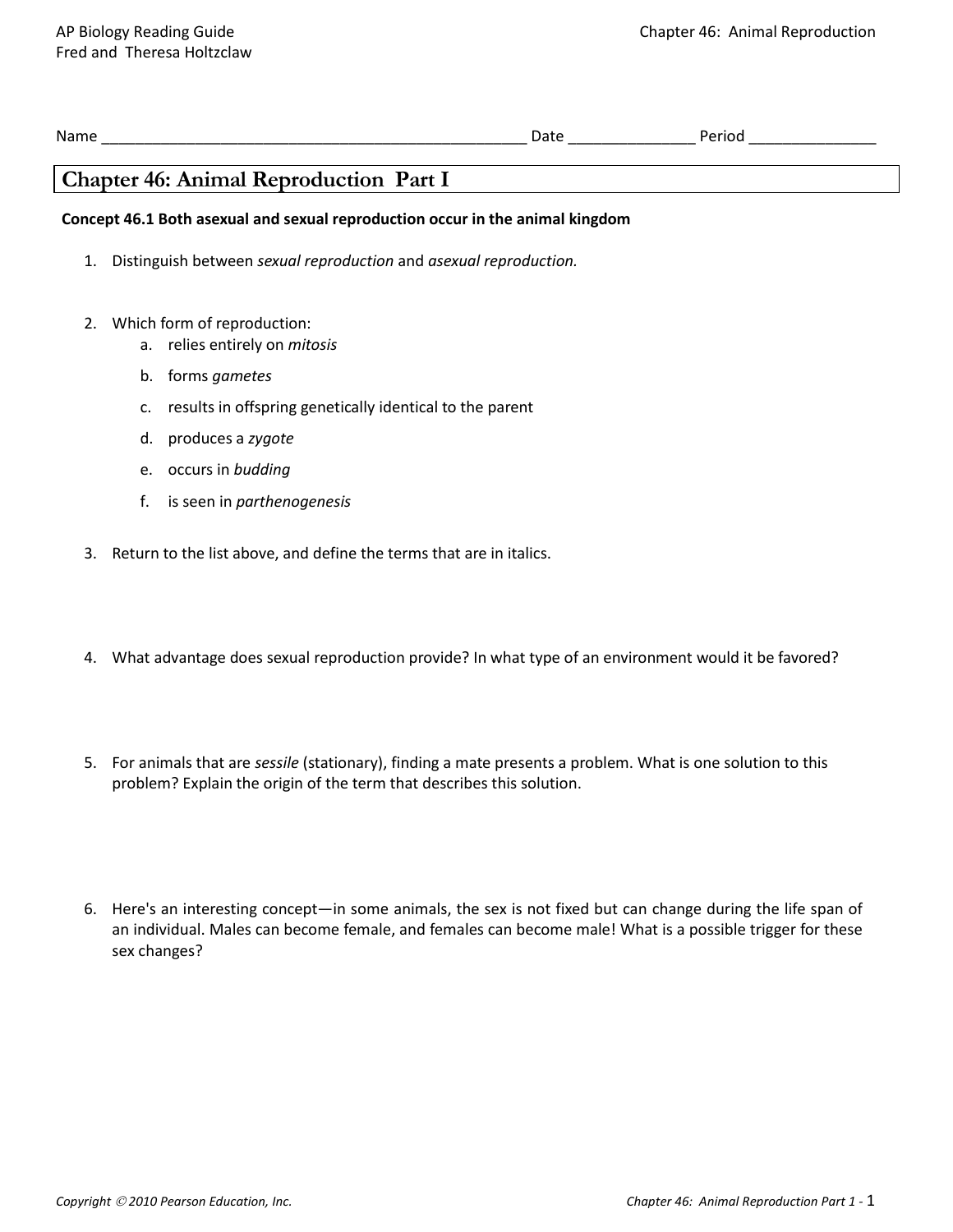#### **Concept 46.2 Fertilization depends on mechanisms that bring together sperm and eggs of the same species**

- 7. What conditions are always required for *external fertilization*?
- 8. *An AP Review Question (not covered in this chapter; you will find the answer at the end of the Reading Guide*): Life on land presents both plants and animals with problems related to moving sperm to egg. What plant groups have swimming sperm and require water for fertilization?
- 9. Now, how have animal species solved the problem of moving sperm to egg in a dry environment? And how have plants solved that same problem?
- 10. Consider the problems of *fertilization and protection for the embryo. Compare these groups by filling in the blanks with the word high or* low.

| Group   | # Eggs Produced | # Offspring Produced | <b>Protection of the</b><br><b>Embryo/Parental Care</b> |
|---------|-----------------|----------------------|---------------------------------------------------------|
| Salmon  |                 |                      |                                                         |
| Oysters |                 |                      |                                                         |
| Frogs   |                 |                      |                                                         |
| Chicken |                 |                      |                                                         |
| Horse   |                 |                      |                                                         |

11. In populations that are stable in size, each mating pair of animals must produce a pair of offspring. The purpose of the preceding exercise was to lead you to making the following generalizations: Animals that have internal fertilization tend to produce **EXEC 2008** (many/few) offspring. Animals that have greater parental care tend to produce\_\_\_\_\_\_\_\_\_\_\_\_\_\_\_\_\_\_\_\_\_\_\_\_\_\_ (many/few) offspring. Animals that have external fertilization tend to produce \_\_\_\_\_\_\_\_\_\_\_\_\_\_\_\_\_\_\_\_\_\_\_\_\_\_\_\_\_\_\_\_(many/few) eggs.

12. What are the *gonads?*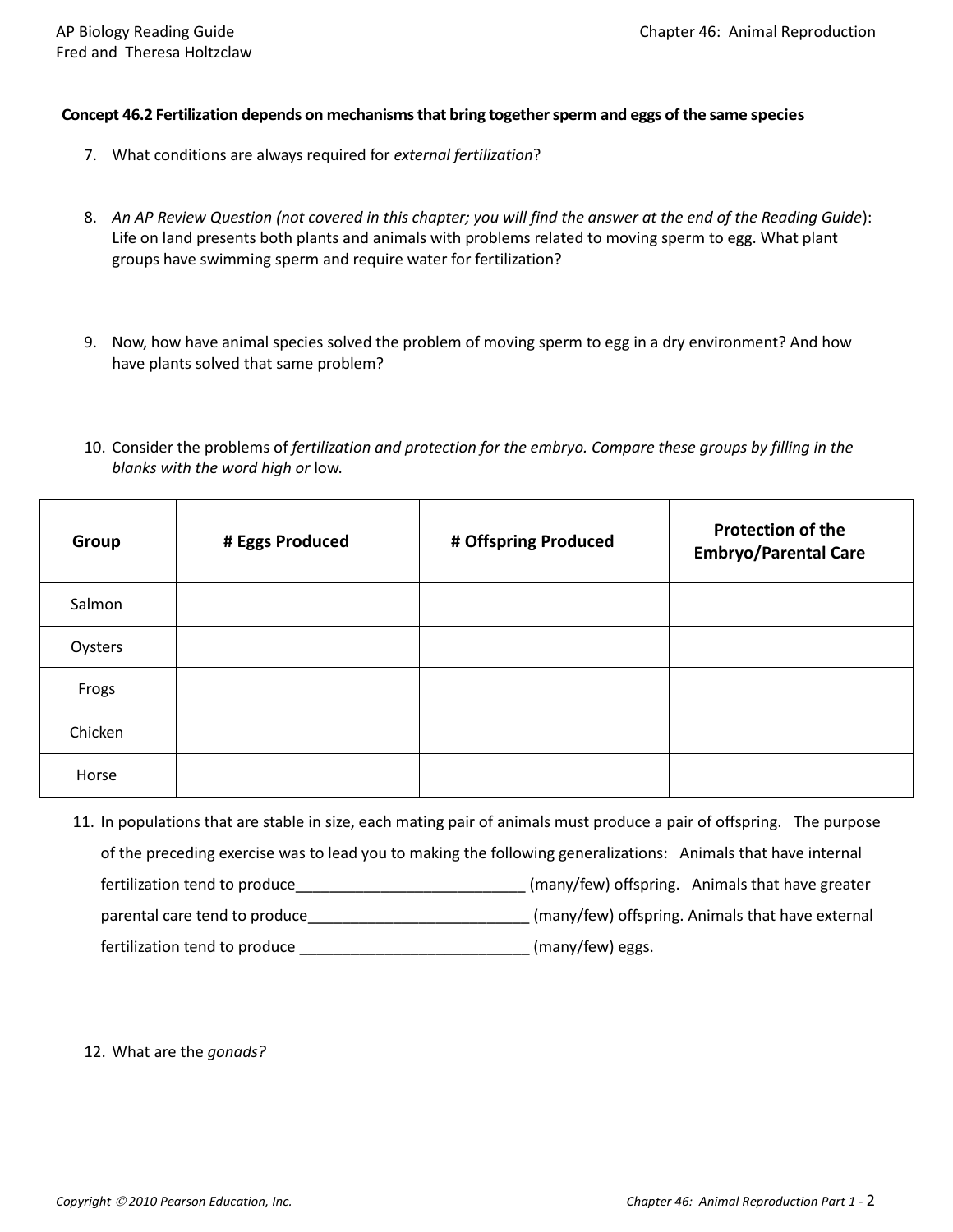## **Concept 46.3 Reproductive organs produce and transport gametes**

- 13. The female *gonads* are the *ovaries.* What are the male gonads?
- 14. Both male and female gonads have the same function: to produce the gametes and to produce the sex hormones. With that in mind, what is produced by the ovaries?
- 15. You need to know the correct anatomical name and function of the reproductive organs. Use these terms: *oviduct, ovary, uterus, labia, vagina, cervix, corpus luteum, follicle,* and *endometrium,* and give the function of each structure.



16. In a similar manner, you will need to know the structure and function of the male reproductive system. Label and describe the function of *vas deferens, seminal vesicle, prostate gland, bulbourethral gland, epididymis, testis, scrotum, penis, urethra,* and *urinary bladder.*

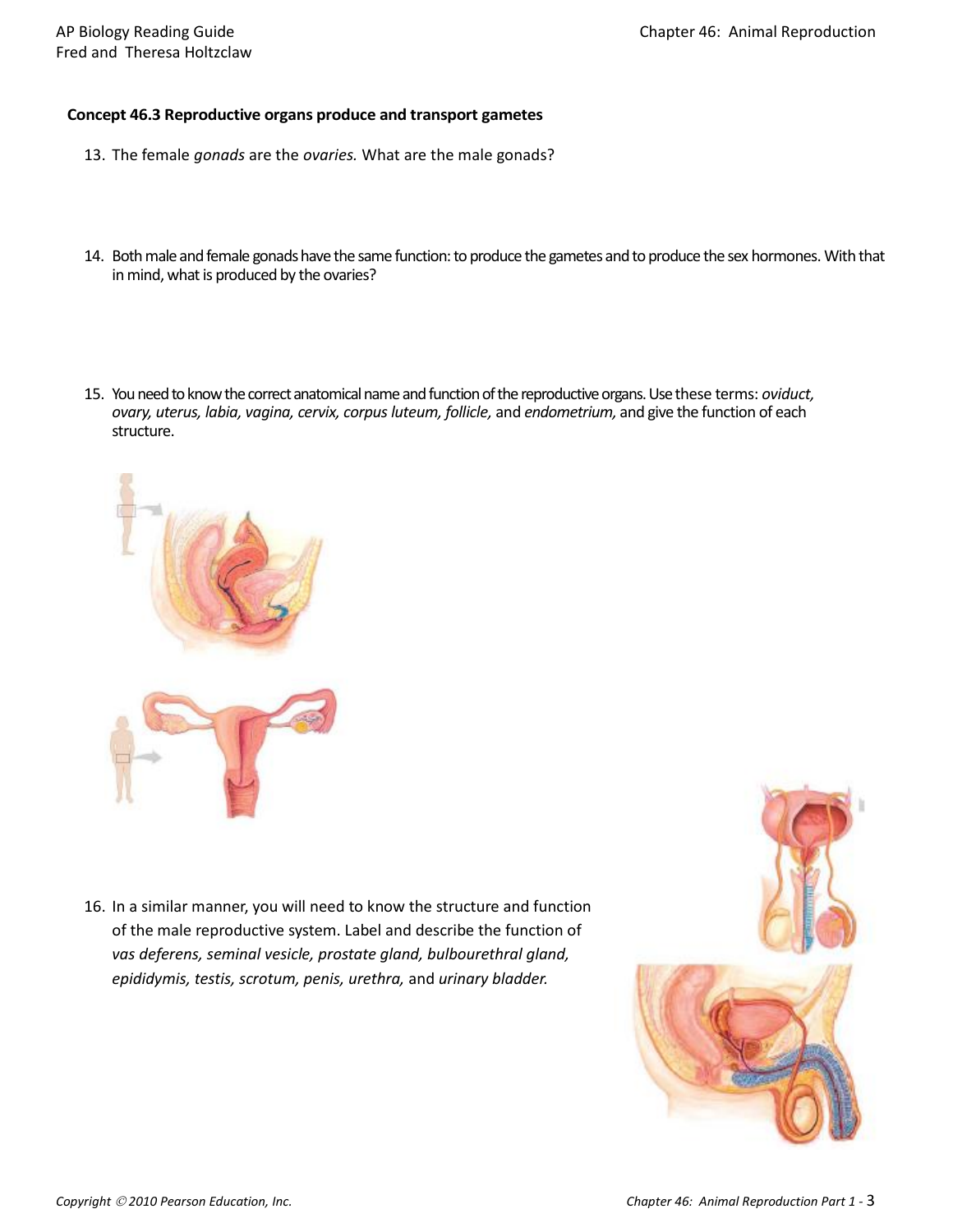- 17. What three *accessory glands* produce the fluid part of semen?
- 18. Within the testes, where specifically are sperm formed?
- 19. What is produced in the *Leydig cells?*
- 20. Sperm are produced within the *seminiferous tubules.* List the structures, in order, through which sperm will pass before *ejaculation.*
	- a.
	- b.
	- c.
	- d.

## *Concept 46.4 The timing and pattern of meiosis in mammals differ for males and females*

- 21. What is *gametogenesis* in males called?
- 22. What is *gametogenesis* in females called?
- 23. Study Figure 46.12, *Spermatogenesis,* carefully to answer the next group of questions. Which cells are constantly replenished by mitosis?
- 24. Some of the *spermatogonia* will differentiate to become the *primary spermatocytes,* which undergo meiosis. How many sperm cells are produced as a result of meiosis?
- 25. What is contained within the *acrosome?*
- 26. How long is the process of spermatogenesis in humans?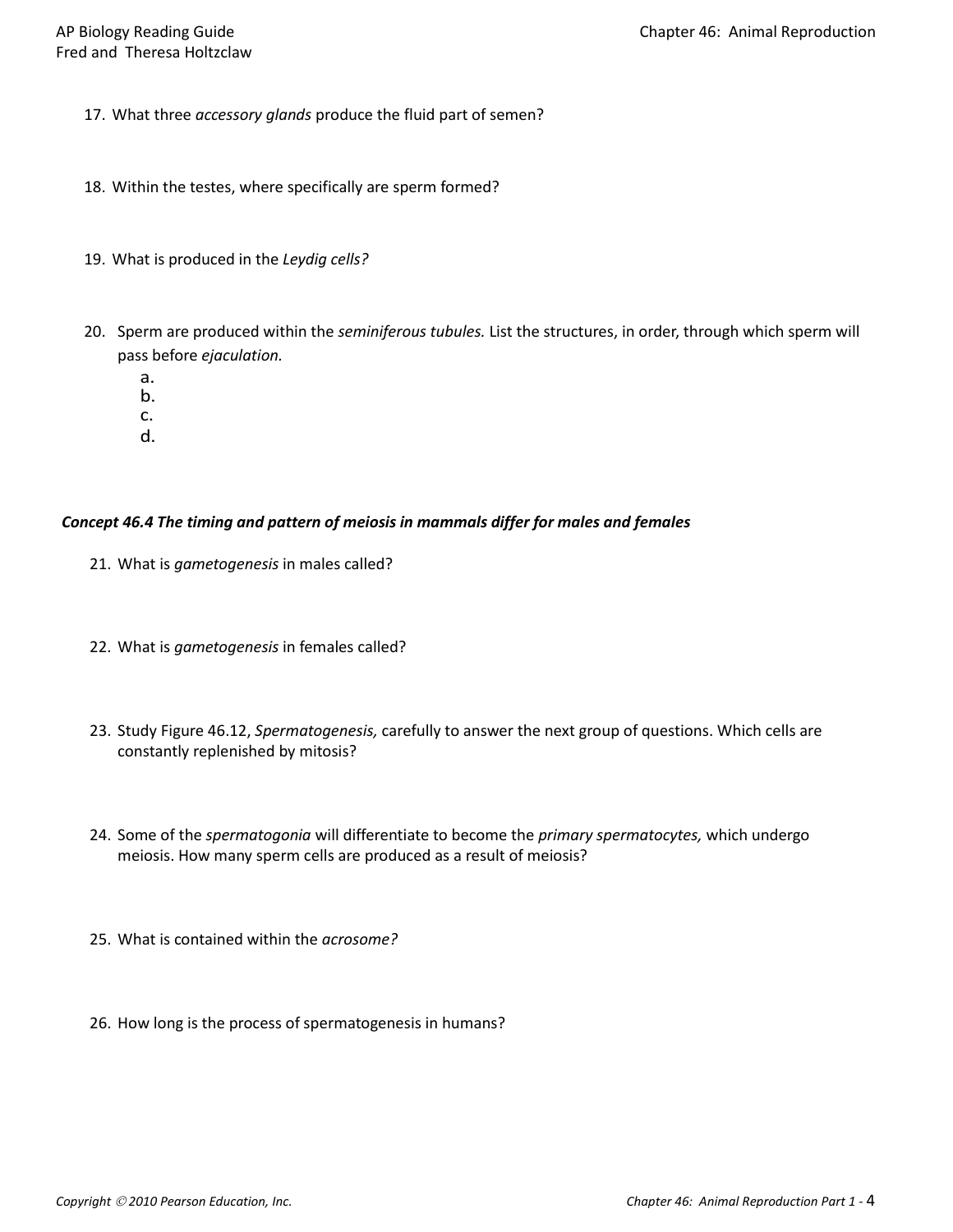27. Label the figure of *spermatogenesis* to show the *seminiferous tubules, sperm acrosome, sperm flagellum, sperm mitochondria, spermatogonium, primary spermatocyte, secondary spermatocyte, meiosis I, meiosis II, spermatids,* and *sperm cells.* On each of the cells shown, indicate whether it is 2*n* or *n*.



- 28. Now, study Figure 46.12, *Oogenesis*. First note that the process of meiosis begins during embryonic development but is halted before birth. At what stage are all the "eggs" when a female is born?
- 29. What is a *follicle*?
- 30. When a female *ovulates*, what is released?
- 31. Your answer to question 30 should not have been the egg or an ovum! When is meiosis completed for the ovum?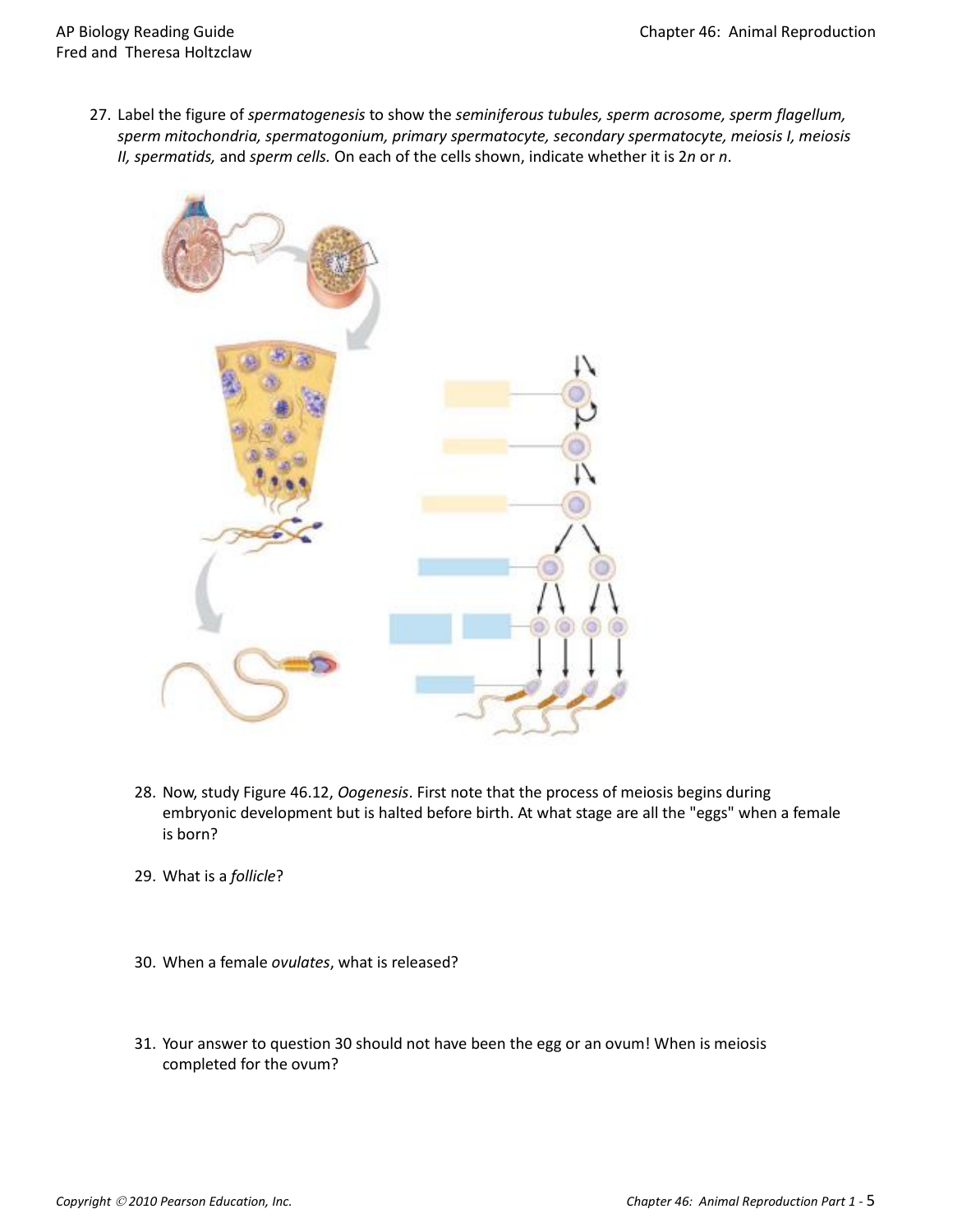- 32. When ovulation occurs, into what does the ruptured follicle develop?
- 33. Human males produce hundreds of millions of sperm *per day!* Do a rough count of the number of secondary oocytes a typical human female might produce in her lifetime. (See the end of this *Reading Guide* for a solution.)
- 34. Label the figure of *oogenesis* to show the *follicle, oogonium, primary oocyte, secondary oocyte, polar bodies, meiosis I, meiosis II, fertilized egg, mature follicle,* and *corpus luteum.*  On each of the cells shown, indicate whether it is 2n or *n.*



- 35. What is a *polar body*?
- 36. If the first polar body divided, how many polar bodies could be formed in human female gametogenesis? How many eggs are formed?